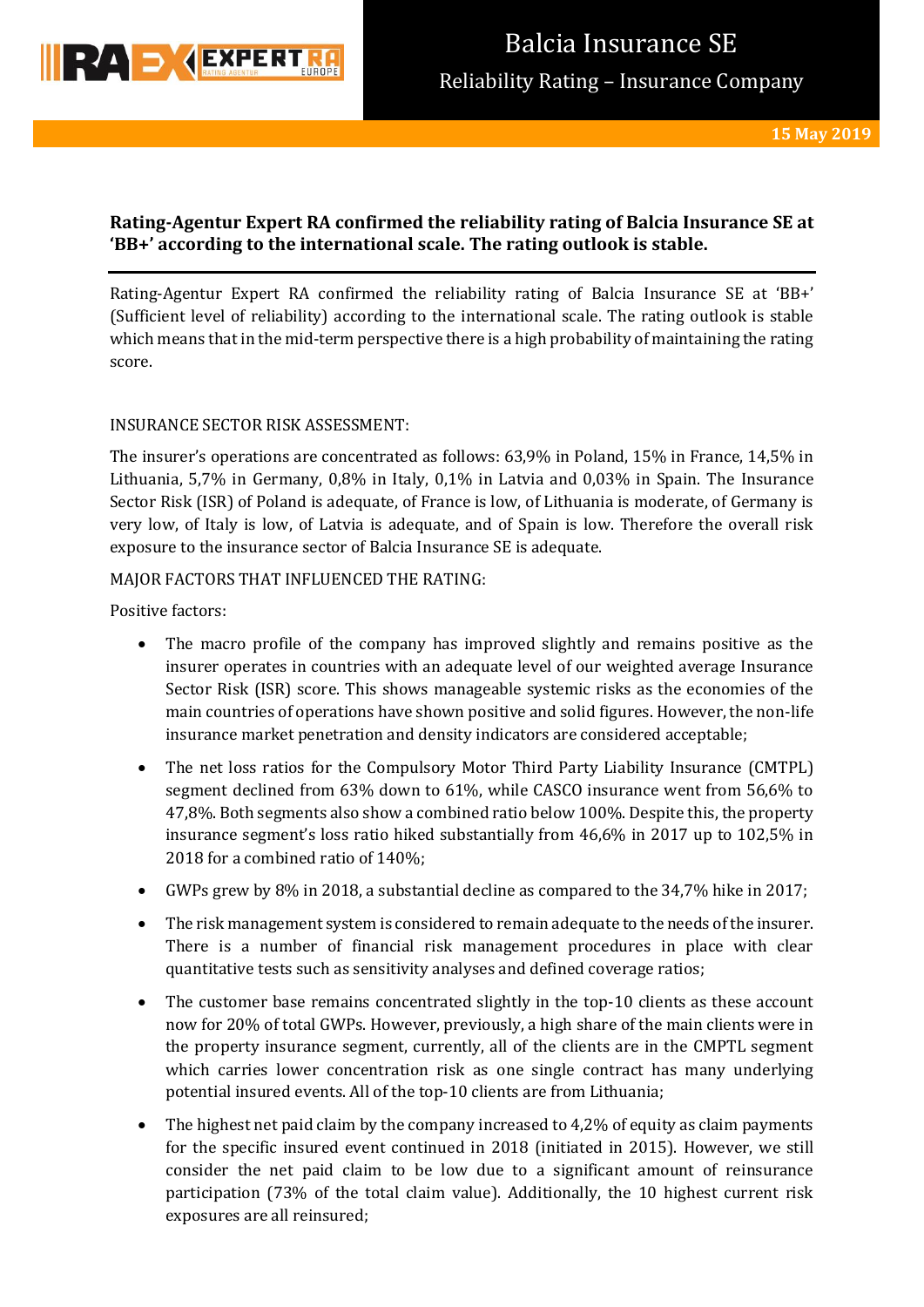

- The quality of reinsurers remains favorable as 98% of the reinsurance partners have credit ratings higher than 'A-' in international scale. However, concentration in Vienna Insurance Group AG Wiener Versicherung Gruppe (rated 'A+' by S&P) has increased even further as 70% of total GWPs are assigned to this company;
- The level of accounts payable and receivable to total assets declined slightly and remains adequate (10,1% and 5,2% respectively in 2018) indicating low indebtedness and reduced credit risk;
- The company's solvency capital requirement continued in a downward trend in 2018 and it now stands at 117% due to the decline in retained earnings resulting from the steep loss in 2018. Despite remaining above the minimum Solvency II requirement, its declining path and narrow margin reduces the room to implement a more aggressive insurance and investment policy;
- The investment portfolio remains solid and stable. Around 87% of the portfolio was liquid while around 88% of the assets are rated at investment grade. Moreover, concentration was acceptable as the share of the largest investment was 43,3% in Polish sovereign bonds (rated 'A-' by Fitch, 'A-' by S&P and 'A2' by Moody's).

Restricting factors:

- We continue to consider the strategic approach as moderately positive. The insurer's goals set out in 2017 were in line with developments seen in 2018, such as developing sales channels in Germany as well as diversifying the insurance portfolio in France and Poland, among others. Even though financial figures related to the technical result were not as anticipated as net claims were substantially higher than expected, we continue to see prudent expectations in the forecasts provided by the insurer as the company has a detailed and reasonable budget plan for 2019. The strategy and goals for the next year take into account political and economic situations in the countries where the company operates. Future growth of GWPs and clients is expected from more profitable insurance segments. Balcia also continues to implement a strategy which takes into account underwriting growth, cost optimization focus and conservative investment approach. However, the market position in Poland declined slightly as GWPs decreased by around 6% due to a decline in CMTPL pricing confirming our previous concern of the challenge it represents to operate in such a competitive segment. Due to continued competitiveness, increase in claims and payment strain from workshops and compensation companies, we expect the CMTPL segment to remain under pressure in Poland;
- Geographical diversification increased further in 2018. The operations of the company are concentrated in Poland (63,9%), France (15%), Lithuania (14,5%) and Germany (5,7%). From these countries, Lithuania and Germany saw the highest increase in share while the shares in Poland and France decreased. The rest of the operations were allocated in Italy (0,8%), Latvia (0,08%) and Spain (0,03%);
- The company still depends on partners and brokers to a great extend in order to sell its products as 96% of GWPs are generated through this channel. Balcia's main partner is RESO Europa Service in Poland with whom a long-standing relationship exists and the insurer has also developed sales partnerships in Germany and France. Moreover, client acquisition costs to earned premiums remained quite stable at 23%, while the average ratio for non-life insurers in Poland was 22,2% in 2018. Also, Balcia's underwriting expenses to earned premiums decreased by 2p.p. down to 37,9% as of the same date. These figures show efficient cost management;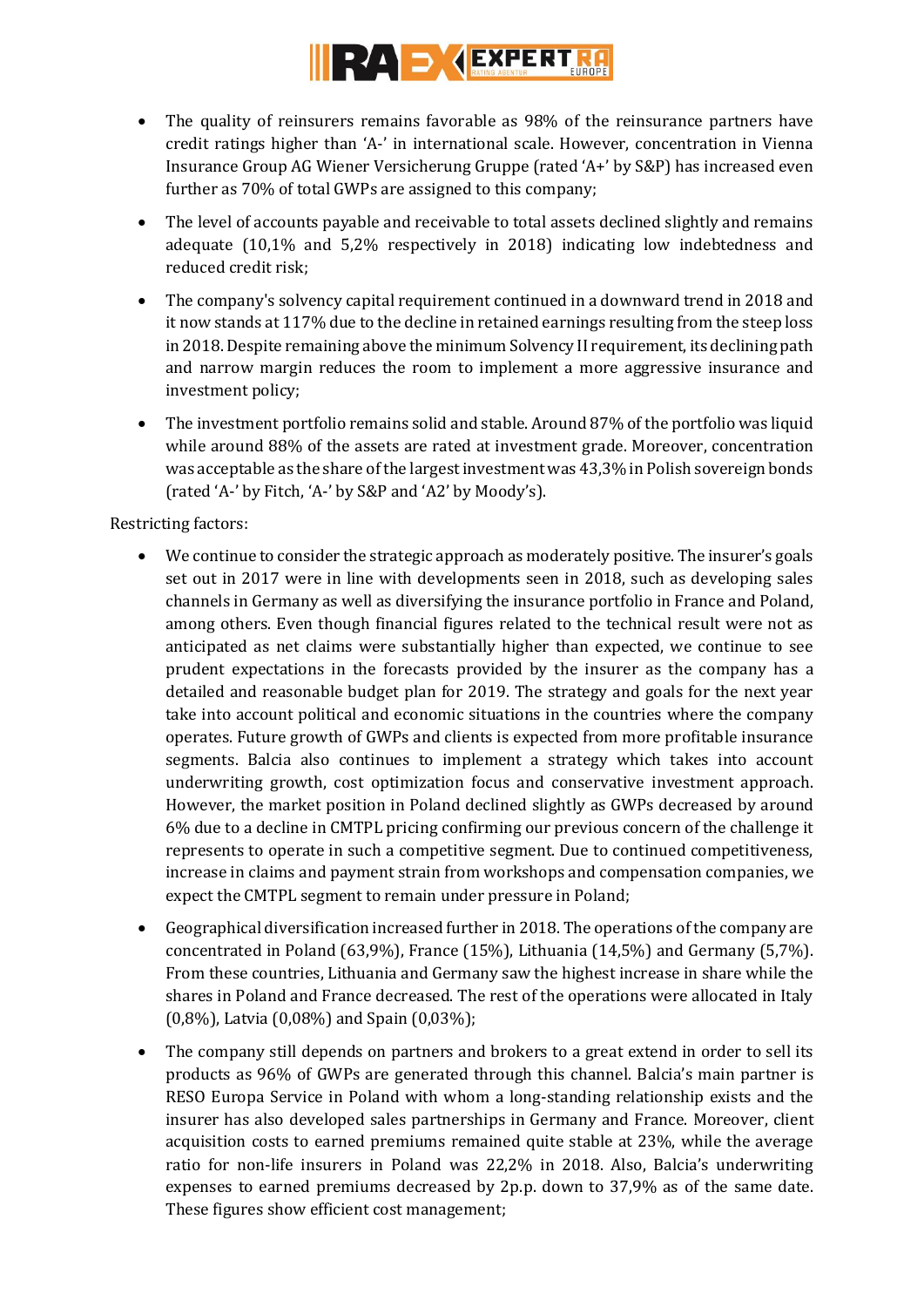# RAD **STATE RT**

- Liquidity deteriorated further in 2018 as a result of the steep increase in claims reserves; despite the decline, the ratios remain moderate. By the end of 2018, the ratio of liquid assets to total liabilities posted a figure of 88%, the ratio of cash to net reserves stood at 36%, while the net reserves remained covered by liquid assets by 1,15x. We anticipate liquidity metrics to improve going forward as reserves decrease;
- Profitability metrics took a big hit in 2018 also negatively affected the substantial increase in net incurred claims: ROA stood at -2,1% while ROE was -8,1%1. However, we expect the metrics to show a recovery in 2019 and 2020 as the effect of the property claims in France fades out.

# Negative factors:

- The market position of the company remains moderately weak. The size of the company as measured by gross written premiums (GWP) at EUR 105 m in 2018 – is still small taking into account the non-life insurance markets where it writes premiums. The company continues to operate in seven different European markets; four of them being in the top-5 of total GWPs in Europe. Nonetheless, the company's operations continue to be focused in Poland (64% of total GWP) where its highest market share is in the CMPTL segment. In this country, the company's GWPs accounted for 0,7% of the total GWPs in the Polish nonlife sector, a slight decline as compared to 2017, and the share in the CMTPL market shrunk slightly to stand just below 2% as of 2018. The Polish market remains highly concentrated as around 86,5% of GWPs were accumulated in the top-10 insurance companies by the end of 2018. The share of business in France has been reduced further and it is now about 15% of total GWPs and its share in the French market remains negligible. However, operations in the Lithuanian market continued to increase and Balcia now has a share of 4,6% in CMTPL segment, which is positive for the market position given the company's experience in the Baltic region. In addition, the insurer also substantially increased its amount of premiums written in Germany by more than 3x, but market share is still very low. The market stance decreased in the rest of the countries (Italy, Latvia and Spain);
- The insurance portfolio is still concentrated on the CMTPL segment as its share on total GWPs remained practically unchanged from a year ago at 76%. However, there was a reshuffling of other segments as Property insurance accounted for 11% as compared to 15% in 2017 and the CASCO segment increased from 4,1% in 2017 up to 7,5% in 2018;
- Return on investment remains subdued as a result of the low interest rate environment in Europe combined with the conservative investment approach from the insurer. However, the ROI increased in 2018 up to 1,43% as the company looked to redistribute investment in more profitable assets (e.g. reduction in cash and increase in bonds as well as issued loans). Moreover, almost 50% of the return is derived from unrealized gains from asset revaluation;
- The technical result turned to negative territory in 2018 as a result of a steep hike on claim technical reserves due an increase in claims in the property insurance sector for municipalities in France. As a consequence, net incurred claims climbed by 24,6% y-o-y while net earned premiums did so by 10% y-o-y in 2018. We expect these metrics to reverse as the company has substantially reduced its exposure to property insurance for

**<sup>.</sup>** <sup>1</sup> ROA and ROE are calculated as the profit **before tax** dived by the average of end-of-quarter assets and equity for the past two years respectively.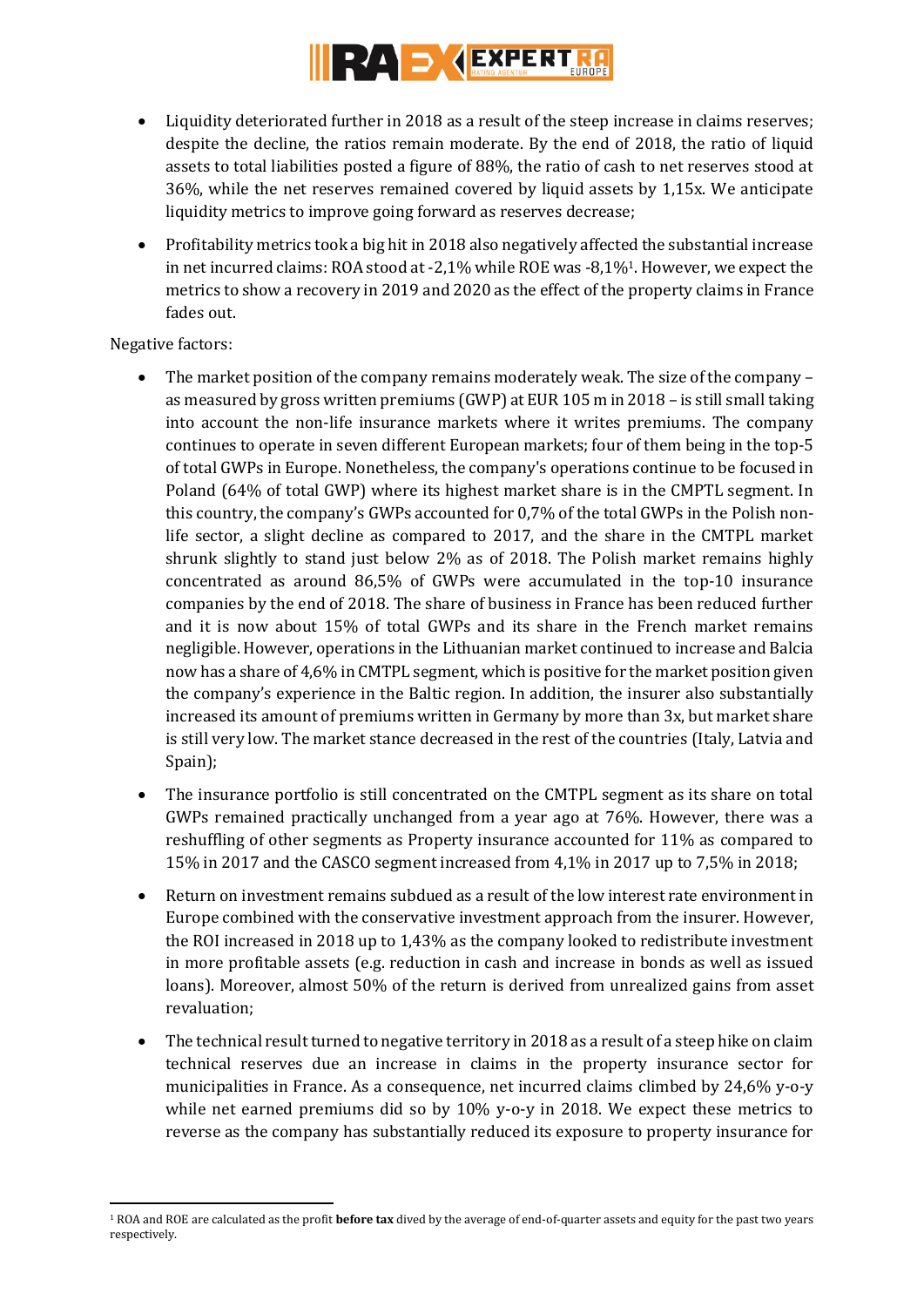

French municipalities and it is planning to completely phase-out from this segment by year-end 2019;

 Given the aforementioned facts, the combined loss ratio has been above 100% along 2018. As of the end of 2018, the net loss ratio increased up to 70,2% from 62% in 2017, while the expense ratio declined down to 35,7% from 37,6% a year ago. This clearly shows that expense management has been successful and, at the same time, technical losses have been mostly driven by rising incurred claims.

# SENSITIVITY ASSESSMENT:

The following developments could lead to an upgrade:

 Substantial increase in geographic and product diversification alongside a stable consolidation of the market position in one or several of the markets where the company operates.

The following developments could lead to a downgrade:

- Continued increase in incurred claims and operating expenses which would turn the technical result in a downward trend even when removing the effect of the phase-out of loss-generating insurance segments;
- Continued deterioration of the main liquidity and solvency metrics.

# JUSTIFICATION OF THE RATING:

The Agency confirmed the reliability rating of Balcia Insurance SE at 'BB+' with a stable outlook. The confirmation is mainly supported by the improved macro profile as reflected by a slightly enhanced weighted average of the ISR score, consistency with the business plan and the company's direction as well as our expectation that, despite a slump in underwriting and net profit, the insurer will continue to perform positively going forward as it has taken steps to avoid business segments which have been loss-generating. However, the Agency will monitor these developments closely in order to confirm its expectations. Moreover, our evaluation still considers a favorable reinsurance and risk management practices. Liquidity and solvency metrics, despite remaining acceptable, showed a slight deterioration in 2018. The reliability rating remains constrained by the weak market position in most markets, expect for Lithuania where market share in the CMTPL segment has increased, low investment results as well as low profitability and elevated concentration of the insurance portfolio.

The countries where Balcia mainly operates are considered to have low systematic risk according to our ISR score assessments. The insurance market in Poland is moderately well developed with an insurance penetration and density of USD 1,8 Non-life Premiums to GDP and USD 270 Non-life Premiums per capita respectively. Moreover, the country's economy is growing and developing faster than its peers. In the case of Lithuania, penetration and density posted similar, albeit slightly lower, figures than Poland standing at USD 1,3 Non-life Premiums to GDP and USD 246 Non-life Premiums per capita respectively; additionally, Lithuania has a solid economy but highly exposed to external factors. The remaining countries are considered to have a very favorable environment for insures with strong financial systems and developed economies. In addition, we consider that all of the countries have above average institutional development as well as regulatory effectiveness.

The market position of Balcia is assessed as weak as it has a low market share in most of the countries where it writes premiums. The better market position is in Lithuania where the insurer accounts for about 4,6% of the CMPTL premiums and for 2,4% of the overall non-life market. In this country we have seen a rapid increase in market share, which is a positive indicator for the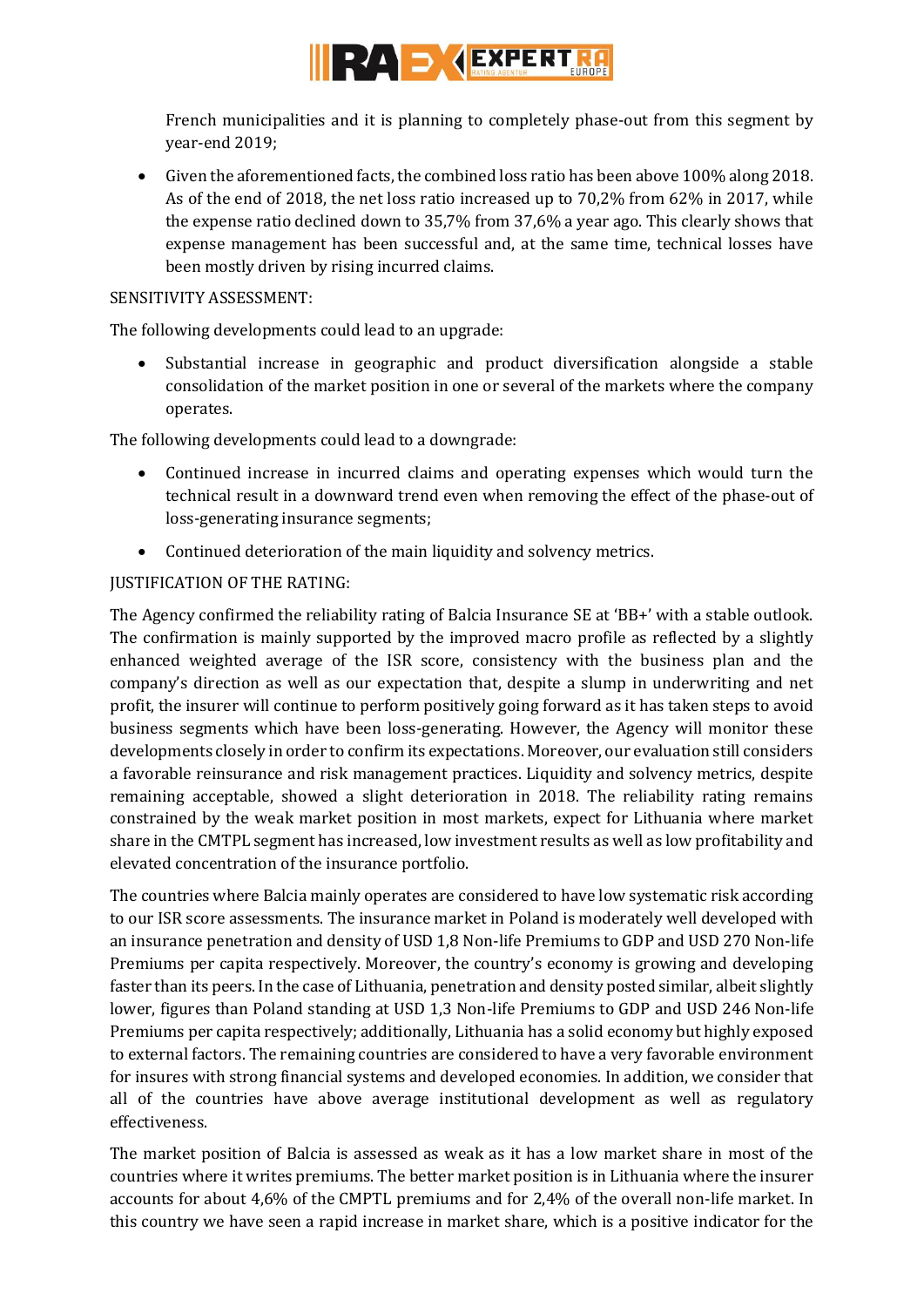

insurer's opportunities ahead. In Poland, it only has a 0,7% overall share of the non-life sector and slightly less than 2% of the CMPTL segment. In this country, the non-life sector grew at 7% y-o-y in 2018 while Balcia's GWPs in the country shrunk by 6% due to pricing reasons. Moreover, in Lithuania, the same sector grew at 12% while Balcia increased its GWPs by 150%. However, in the rest of the five countries, the market share is negligible. Furthermore, we still consider that it will remain a challenge to produce some positive yield in the CMTPL segment in Poland as we have already observed product pricing reductions in 2018 and competition and market concentration remain high.

The GWPs of the company increased by 8,3% in 2018, a slower pace as compared to 2017, while net incurred claims climbed by 24,6% mainly as a result of a substantial hike in claim reserve build-up due to claims in the municipal property segment in France as well as long-term reserve accumulation for CMTPL in Poland due to new regulatory directives. The above caused the underwriting result to be negative by year-end 2018 where the combined ratio stood at 106% with a net loss ratio of 70% and the expense ratio standing at 36%. However, we anticipate these metrics to improve as the insurer has reduced its exposure to the loss-generating municipal property segment in France and is in the process of exiting it completely by the end of 2019. Moreover, we expect CMPTL prices to increase in Poland as the insurers are now obliged to pay higher compensations<sup>2</sup>. Even though this will bring higher GWPs, it will also cause claims to rise. Even so, the combined ratio for the main type of insurance (CMTPL) remained slightly below 100% at 99,4% by the end of last year.

The reinsurance policy of the company remains positive. The insurer has exposure to 98% of reinsurers having financial strength rating from a recognized agency above the 'A-' level. Moreover, all of the highest risk exposures are reinsured.

The company's liquidity and solvency remain acceptable but deteriorated in 2018 while profitability turned negative. Liquidity metrics suffered from the steep increase in claim reserves while liquid assets only increased marginally. On the other hand, the solvency ratio was hurt due to the substantial net loss in 2018 which shrunk retained earnings and, thus, tier 1 capital levels. In addition, profitability figures turned to negative territory also suffering from the abrupt reserve build up and low investment income. Despite this, we anticipate all above metrics to improve going forward resulting from the improved insurance segment allocation.

The business plan and strategy of the company remain congruent and consistent. Goals continue to be set out in clear, concise and realistic manners and developments in 2018, despite some drawbacks, have behaved according to plans stated beforehand. The company has also presented the Agency with a realistic budget forecast for 2019 which takes into account insurance market as well as macroeconomic developments. Nevertheless, we still consider a challenge to penetrate new markets in such competitive product segments.

The investment result improved slightly and the company rebalanced its assets as it now holds more bonds and has issued around EUR 4 m of loans while at the same time, the company has reduced their cash holdings. The combination of the low interest rate environment alongside the conservative investment approach by the insurer will continue to result in low investment returns. However, the quality and liquidity of the portfolio are exceptional.

The current risk management system of the company is considered as positive. The Agency acknowledges that the current stance of the risk management system is adequate to the size of the company and the needs of the markets and insurance segments as well as investment

**<sup>.</sup>** <sup>2</sup> A Supreme Court ruling in 2017 defined that insurers should pay compensations for permanent disability not only to the victim, but they should also pay to the victim's close relatives.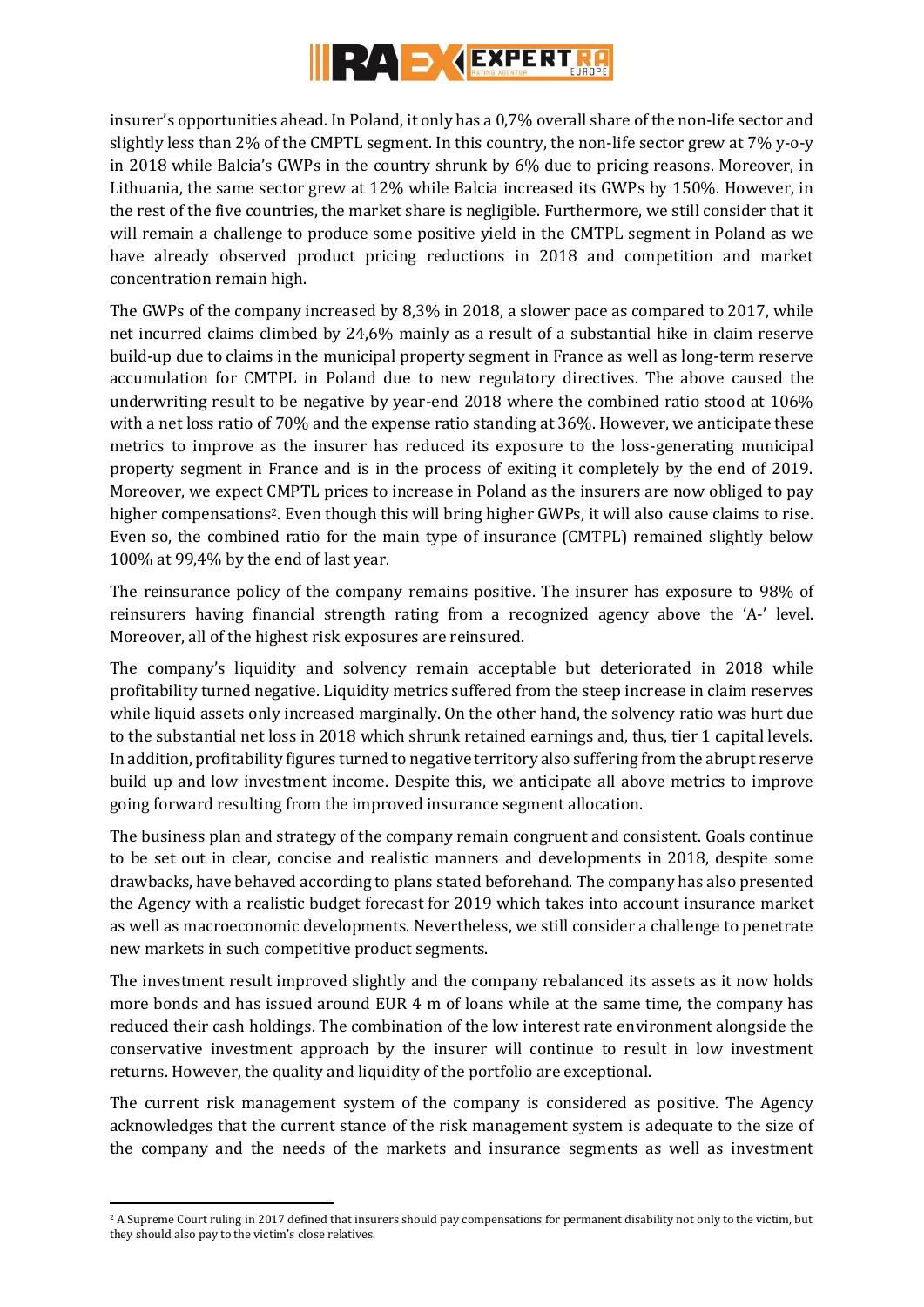

instruments used. The company's Own Risk and Solvency Assessment (ORSA) Report continues to reflect that the capital coverage will be sufficient in the mid-term perspective.

The stable outlook is supported by our view that the main rating drivers will remain unchanged in the mid-term perspective.

COMPANY PROFILE:

Balcia Insurance SE is an insurance company based in Latvia which is currently focused on nonlife insurance products, mainly CMTPL, CASCO and Property Insurance. The main operations, measured by GWP, are in Poland, France and Lithuania with a smaller amount of operations in Italy, Spain, Germany and Latvia. The GWP of the company as of end-2018 amounted to EUR 105 m, its assets were equal to EUR 204 m and equity was EUR 50 m.

Related research:

 Research Report on the Insurance Industry of Central and Eastern Europe – 07.06.2018: [https://raexpert.eu/files/Industry\\_report\\_Insurance\\_CEE\\_07.06.2018.pdf](https://raexpert.eu/files/Industry_report_Insurance_CEE_07.06.2018.pdf)

For further information contact:

Responsible expert: Hector Alvarez, Associate Director of Rating-Agentur Expert RA +49 (69) 3085-45-00, ext.1213 [alvarez@raexpert.eu](mailto:alvarez@raexpert.eu)

Reviewer: Olena Kolokolova, Rating Analyst of Rating-Agentur Expert RA +49 (69) 3085-45-00, ext.1216 [kolokolova@raexpert.eu](mailto:kolokolova@raexpert.eu)

# **Rating-Agentur Expert RA GmbH**

Walter-Kolb-Strasse 9-11, 60594 Frankfurt am Main, Germany +49 (69) 3085-45-00 E-mail[: info@raexpert.eu](mailto:info@raexpert.eu) [www.raexpert.eu](http://raexpert.eu/)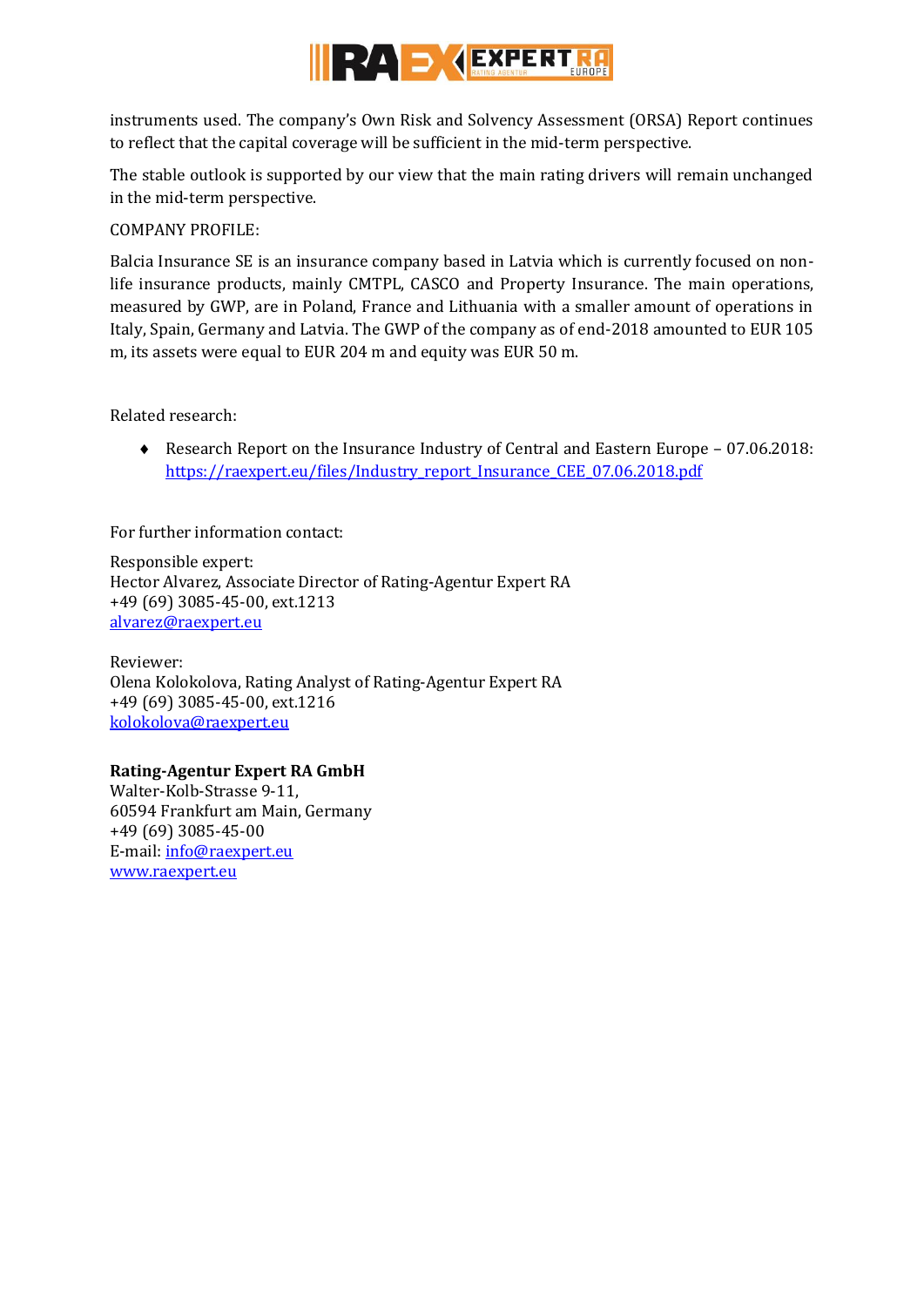

# RATING HISTORY:

| Date       | <b>Review reason</b> | <b>Rating Score</b> | Outlook |
|------------|----------------------|---------------------|---------|
| 15.05.2018 | Scheduled review     | $BB+$               | Stable  |
| 15.05.2017 | Initial assignment   | BB                  | Stable  |